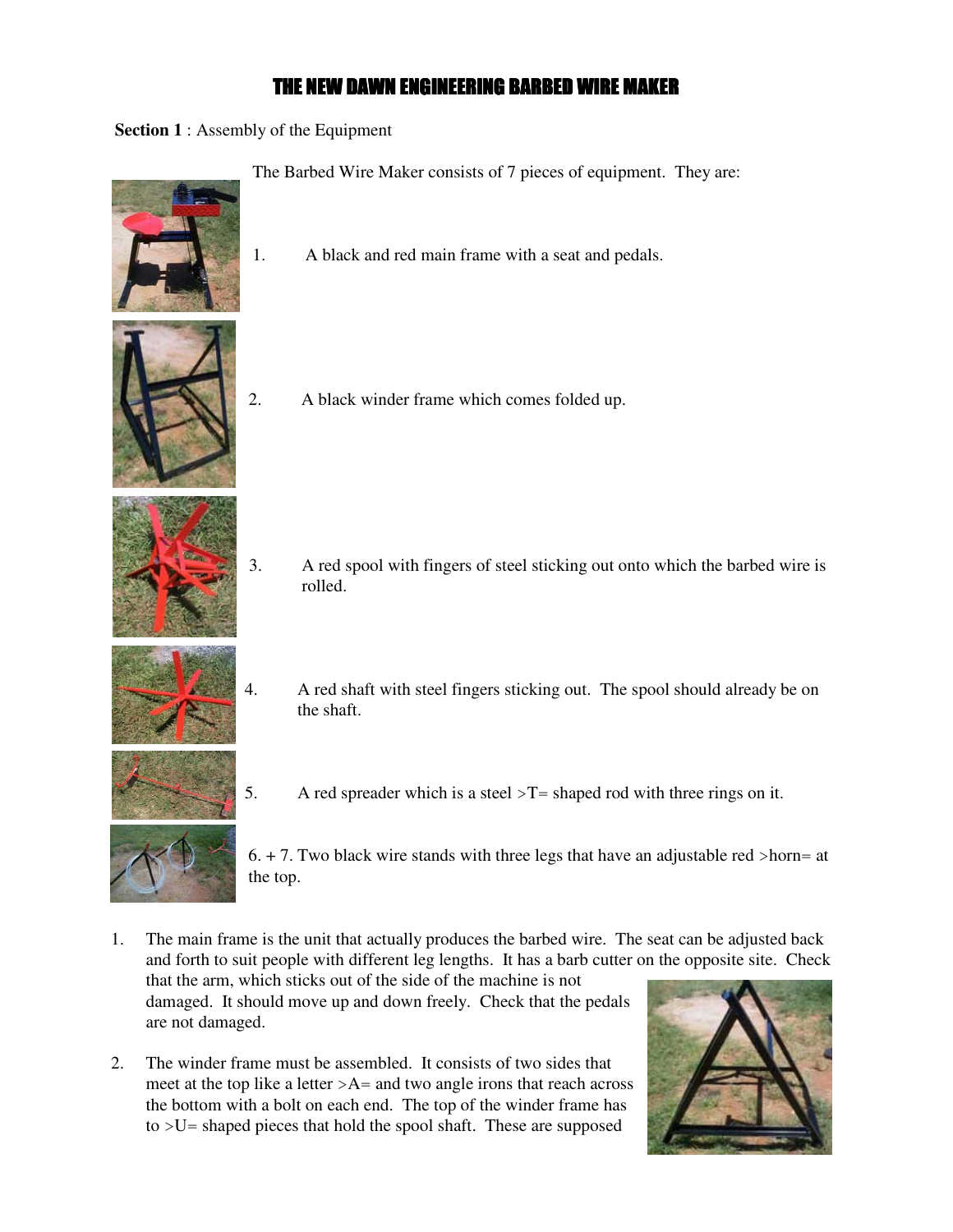to point away from the main frame when in use. If they open towards the main frame, turn the winder frame around. The winder frame at the bottom can touch against the legs of the main frame. When you are sitting on the seat, the winder must be on you right.

3.& 4. The red spool is the part that the barbed wire winds around. It goes together with the shaft with 5 fingers. The spool that slides over it. The spool slides onto the shaft, small end first so that the 5 little ribs stick between the 5 fingers on the shaft. There is a hole drilled through both of these parts so that a wire can be inserted to keep the spool in place when the machine is in use. It is near the small end of the spool. If you can=t see through the hole, turn the spool until the hole in the shaft and the spool line up and put a small piece of scrap wire through the hole and bend it over so it can=t fall out. Then place the shaft on top of the winder frame. It is a good idea to grease or oil the shaft where it sits on the frame so it will not wear much. The assembly looks rather like a steamer=s paddle-wheel when assembled. The winder makes a cylindrical roll of barbed wire. The roll can be tied with three loops of wire BEFORE the wire holding pin is removed. After the roll is tied up, the spool can be removed from



the shaft. The smaller end of the spool can then be pointed downwards and bonked onto the ground. The roll will fall neatly off the spool.

- 5. The spreader is a  $\Sigma$  = shaped round bar with 3 rings on it. At the end it has a flat plate with 2 holes. This part bolts onto the left side of the main frame with two 12mm bolts which should be in the holes on the main frame. The purpose of this spreader is to keep tine incoming wires separate and manageable. One incoming wire passes through each of the rings on the far end, and both pass through the ring in the middle of its length.
- 6.&7. These two stands are used to support the wires feeding into the machine. In the case where high strain with (also called steel wire or spring wire) is being used to make double strand high strain barbed wire, it is advisable (though not essential) to purchase 2 rotating unwinders. These are available from your equipment dealer.
- The red >horn= on the wire stand is to be put at a desired height so that when a roll of wire is placed over the frame, the wire draws off in a manageable way. If the horn is raised (lengthened) it tends to hold the wire back more, releasing one coil from the roll at a time. Lowering (shortening) it causes the wire to flick over the top more easily.
- The wire stands should be placed some distance away from the left side of the machine. Three metres or more is a good start. You can move the frames as necessary and adjust the height of the horn to suit your circumstances.

## GETTING STARTED

- 1. Cutting Some Barbs
- 1.1. The CUTTER BLOCK has already been set by us in the factory, however it might get knocked out of position or may one day need replacement. If it is working well skip the next paragraph.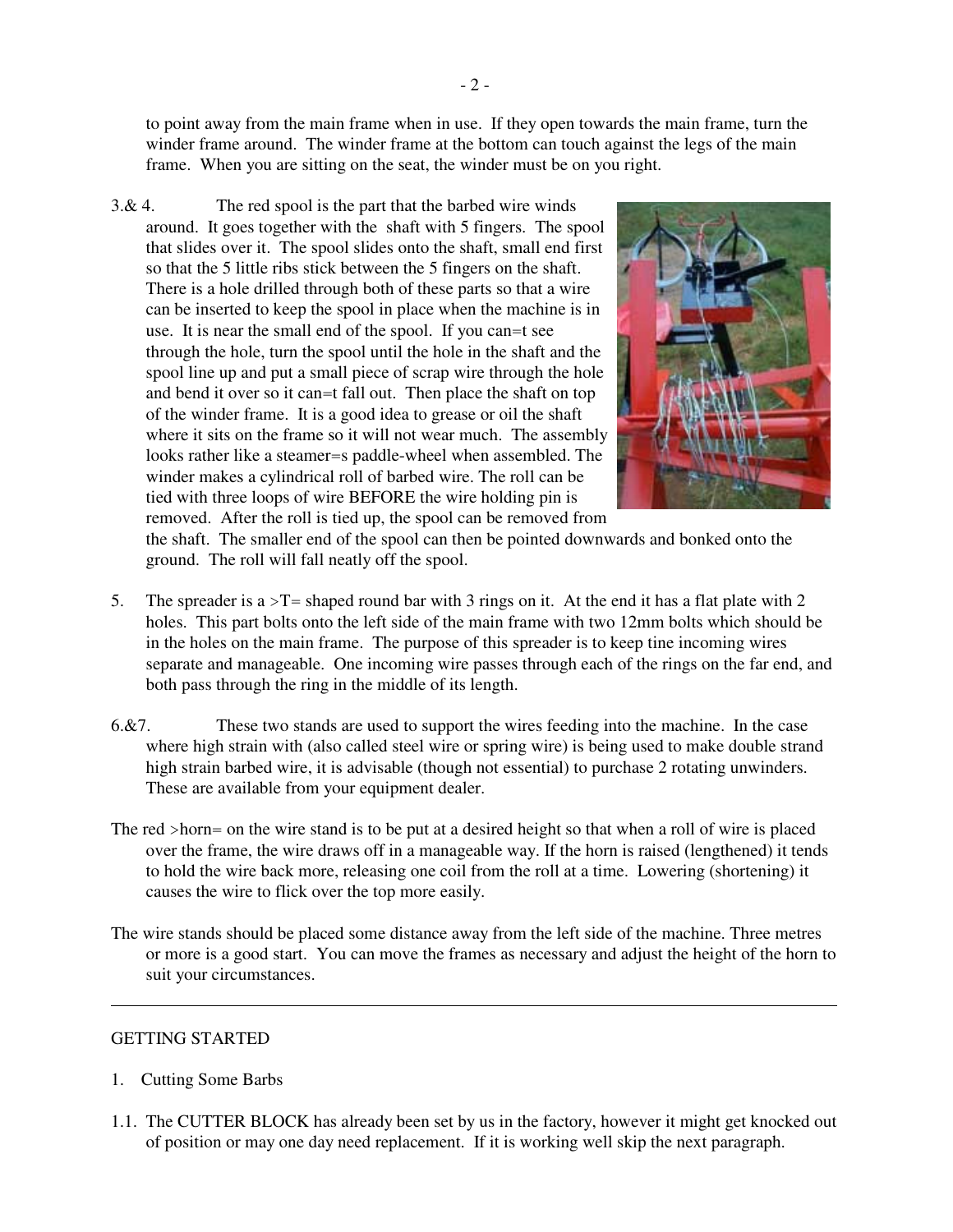- 1.2. Setting the Cutter Block: There is a 8mm bolt for pushing it from the side, and a 6mm bolt for holding it down. Assuming that the cutter block is out of the machine and in your hand, first place it against the knife edge and put in the 6mm bolt. Tighten the bolt a little so that with a bit of effort you can just move it little with your fingers. Next, undo the lock nut on the 8mm adjusting bolt and turn the 8mm bolt in until it presses the Cutter block gently against the knife edge. It should not press hard against the knife edge or you will not be able to move the cutter arm. Next, tighten the 6mm bolt to hold the cutter block tight. Make sure the cutter arm still moves easily. Lastly, tighten the 8mm lock nut. Check again that the cutter arm moves up and down without difficulty. Look to see that there is no gap between the cutter block and the knife edge.
- 1.3. Cutting Barbs: Lift the cutter arm and put some 2.0mm wire through the cutter block. Push it through until the end of the wire hits the stop plate. Use a sharp downward jerking motion (not a smooth press) cut off the barb. Lift the cutter arm and cut another barb. Take the second piece and have a close look at it. It should be just about exactly 60mm long. It should have two sharp ends cut at a 45 degree angle. As the right side of the cutter arm rubs against its frame, you should put some oil on it from time to time so it does not get worn. Also put some oil on the cutter block on the side that rubs against the blade. This will increase its life and reduce the pressure required to cut the barbs. There is a ball bearing on the cutter arm which is sealed and does not need to be oiled. If the barb length is not 60mm, bend the stop plate a little to adjust the length.
- 1.4. The Pedals: The pedals are not adjustable up and down to suit your leg length. They move a little to be able to tighten the Vee Belt. They are standard pedals and so are the cotter pins, if you ever have to replace them.
- 1.5. The Vee Belt: It is an A-1830 which means an >A= size 1830mm (72 inches) long. The tension on the belt does not have to very great as it does not work very hard.
- 1.6. The bearings are all UCP205's. They should be greased about once a year. They are sealed and shielded and should last for many years.
- 1.7. The Pulleys: These are >A= section pulleys, 75mm in diameter and have a bore of 25.0 mm. They are held in position with a set-screw and a 4mm spring pins. You will not easily remove the pulleys if one gets damaged. The pin must be knocked out before the pulley will come off. The barb cutter has a small sealed ball bearing which should last for a very long time without any problem.
- 1.8. The Spinner: This is the small part that actually produces the barbed wire. It is on the right hand end of the top shaft. This is the part that the feet are going to rotate when the pedals are moved. It has two holes in it and two little slots.
- 1.9. The Barb Spacer: This is a small triangular part bolted onto the top of the main frame. It is used to space the barbs. There are three settings for it, with three different holes to bolt it into. The setting made at the factory is for a 150mm space between the barb sets. This is the standard for barbed wire. The other settings are 150mm centre-to-centre and 60mm.
- 1.10. The Helper: The Barbed Wire Maker is operated by two people at once. One puts in the bards and pedals the shaft. The other advances the finished wire and rolls it onto the winder. The second operator must sit on a bench or stool or chair between the main frame and the winder frame in such a way that they can reach the spool with their left hand and the barb spacer with their right.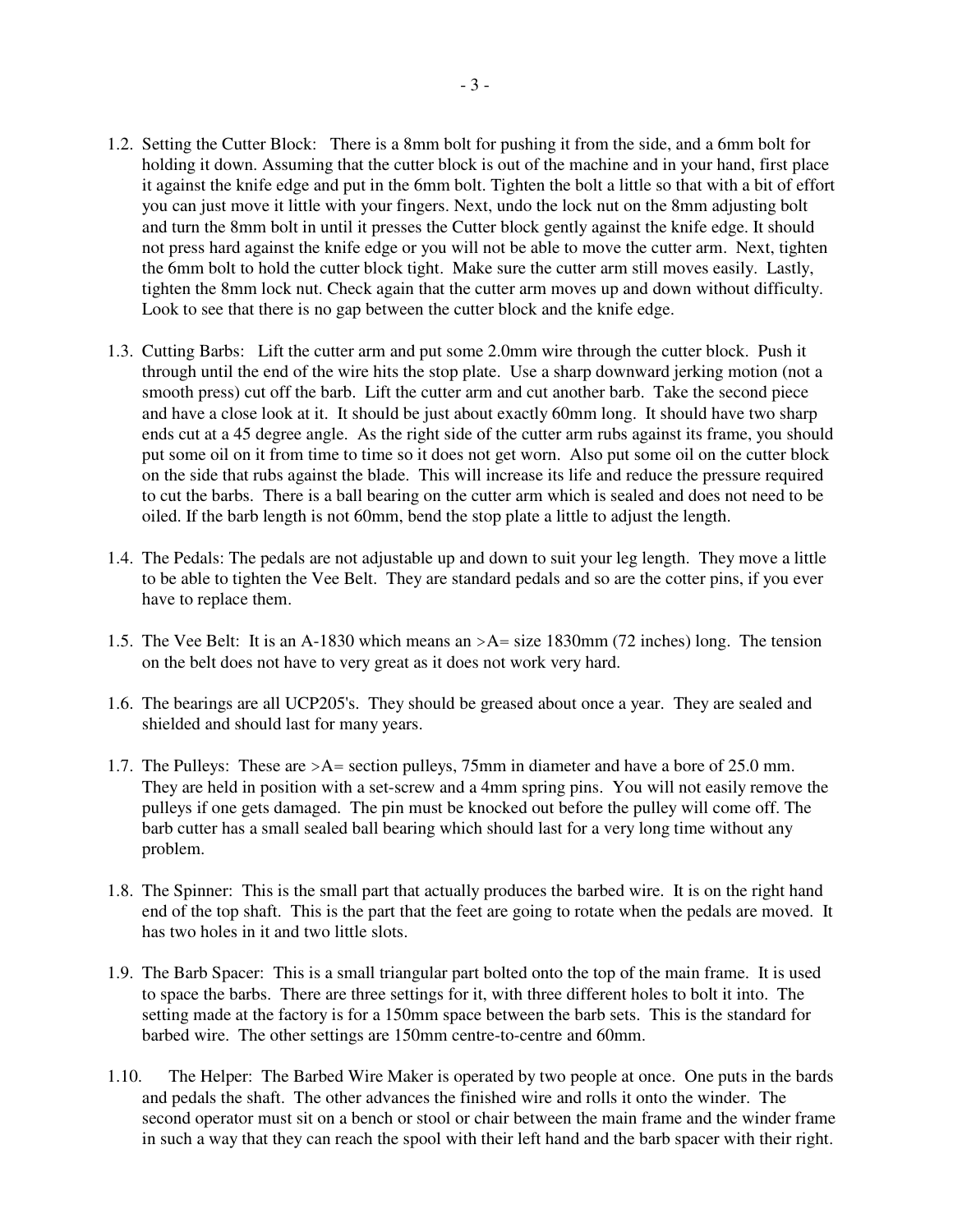This requires that they sit facing the opposite direction to the First Operator.

## **SETTING UP**

- 2. Threading in the Wires
- 2.1. Sit on the assembled machine. Place your feet on the pedals and turn the upper shaft until the spinner is oriented so that holes are horizontal and the slots are vertical. If you look into the left hand end of the top shaft you will see that there is a pin partially blocking the hole in the shaft, and this pin will be vertical when the slots in the spinner are vertical. This pin keeps the two incoming wires separated.
- 2.2. Take one of the incoming line wires from the wire stand, through the ring on the end of the spreader, through the centre ring and up to the entrance hole of the top shaft. Have a look to see which way it is bending - towards you or away from you, up, or down. All wire coming off the roll will tend to bend one way or another. At this time you want the end of the wire to be bending towards you, so if it is not, bend it with your hand so it curves slightly towards you.
- 2.3. Push the wire into the left end of the top shaft on the near side of the vertical pin. The wire will scratch along the inside of the hole, always tending towards you. When it reaches the inside of the spinner on the right hand end of the shaft, it will enter the back of the little hole in the spinner. If necessary, rock the pedals back and forth slightly and the wire will come out of the hole. It should exit the spinner through the hole on the near side. If it does not, then the wire has crossed over somewhere inside the top shaft, which is not supposed to happen. Bring the wire out of the near hole and up so as to prevent it slipping out again.
- 2.4. Take the second wire from the other wire stand and do the same thing: bring it through the spreader and into the top shaft. This time, bend it so it curves slightly away from you and push it into the far side of the top shaft. The vertical pin will keep the two wires apart. It should emerge from the spinner through the hole on the far side. If you curve the wires too much when trying to threat them in, they will not come through properly.
- 2.5. You will now have two line wires going into the left side of the shaft and emerging on the right, in such a way that they do not twist over each other inside the shaft. Test whether or not you have done this by sliding the two wires back and forth at the same time, left to right. There should be no problems like scratching or jamming. Unseen, inside the shaft, there are two other pins which keep the two wires separated









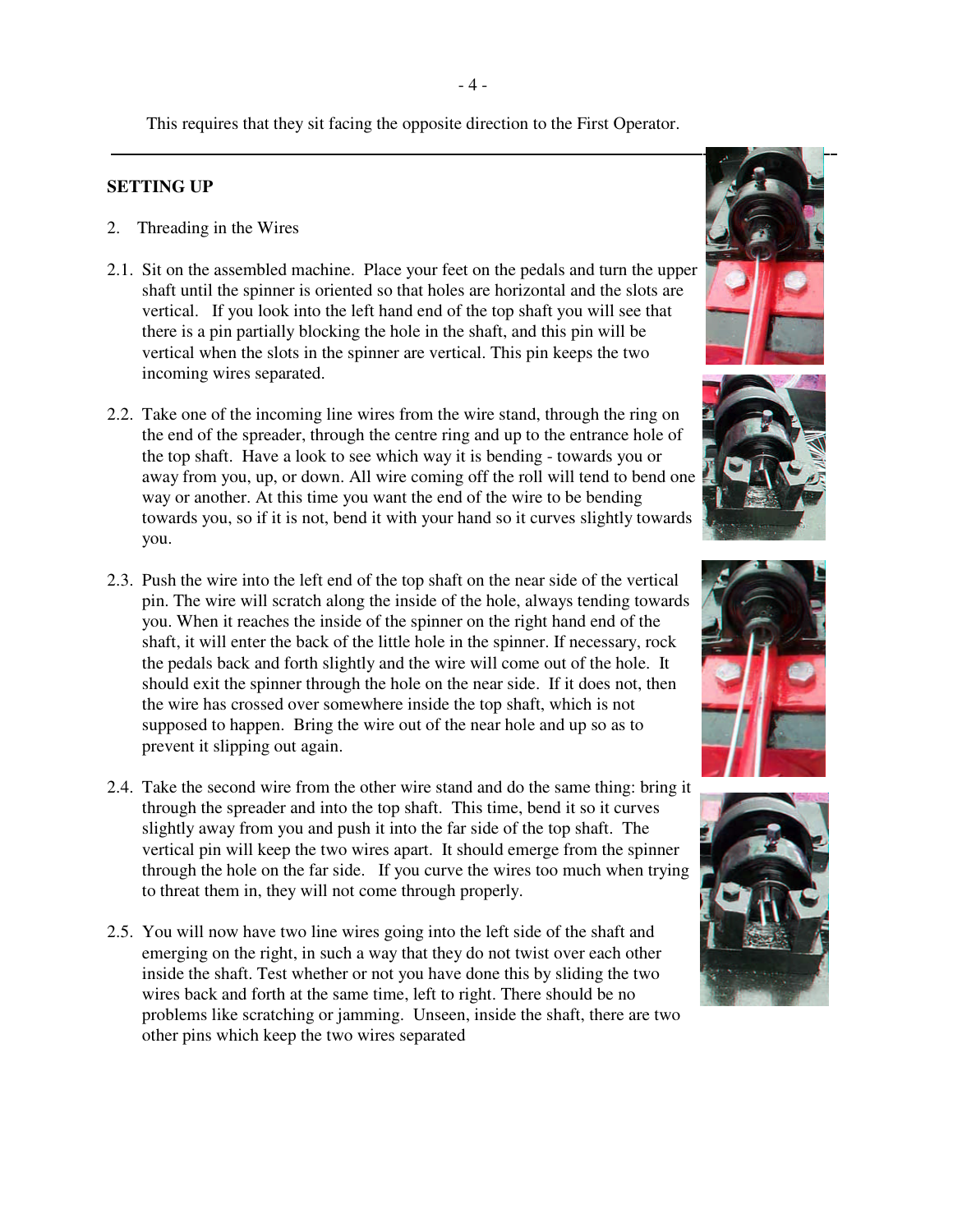## MAKING BARBED WIRE

3. To start with, cut a lot of barbs. The tray holds about 5000 pieces. You will become quite good at cutting them. The important technique to develop is not to push the cutter arm gently down until it touches the wire and then press hard to cut it. The correct motion is to jerk the cutter arm down rapidly from the top of its stroke. This takes much less total effort and us faster as well.



- 3.1. Raise the cutter arm and feed in the wire with your left hand. You should be able to cut and feed 3 or 4 barbs before you have to let go of the wire to grab it farther back. Some people get coordinated enough to cut 100 barbs per minute.
- 3.2. From here onwards, we will speak only of >line wires= and >barbs=. The line wires should be one size larger than the barbs. For example, 2.0mm line wires and 1.6 or 1.8mm barbs; 2.5mm line wires and 2.0mm barbs; 2.0mm high strain line wires and 2.0mm ordinary wire barbs. Some people make 2.5mm high strain line wires and 2.0mm barbs. If you need to use thicker wires than 2.5mm, please contact your dealer for a special spinner with larger holes. We will also speak of the barb guides - the near one and the far one, referring to the one nearest the operator and the one opposite it.
- 3.3. Hold the two line wires a bit to the right of the spinner, say, 75mm. Using the pedals, rotate the shaft until the two line wires are one above the other and two slots are horizontal.
- 3.4. Push one barb into the far barb guide. The hole will guide the barb towards the centre of the spinner. The barb must pass between the two line wires. Press it in until it has seated into the slot on the far side of the spinner. Rotate the shaft just a little if necessary.
- 3.5. Put another barb into the near barb guide. It will be guided away from you between the two line wires just as the other one was. At this point you have a choice: to put it between the line wires and then over the first barb or else under it. Both barbs will be between the line wires, but one has to be on top of the other. It does not matter which you do at first. So, put them in so that the first barb (the back one) is between the two line wires and over the second barb. It will help a little to rotate the shaft slightly forward until the slot lifts up the rear barb and allows the front barb to slide under the first one and on into the spinner.











3.6. The back barb is now on top, so pedal backwards. Give the two barbs a little push with the thumb and forefinger of the right hand. When they are gripped by the line wires you can stop pushing.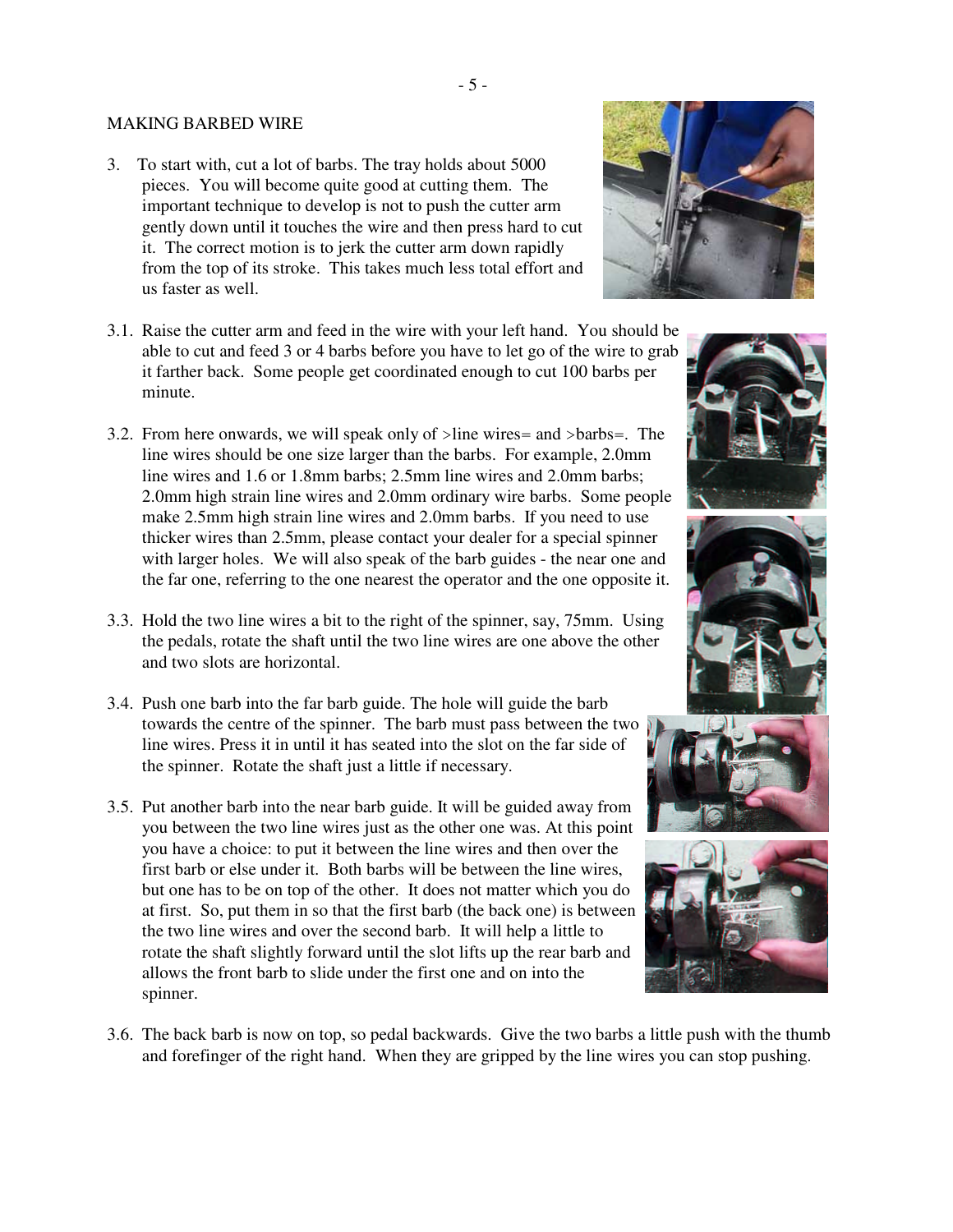As you pedal, the two line wires will be turned by the spinner. This will wrap the barbs tightly around the line wires. As you turn the pedals the barbs are drawn through their guides. When the barbs are drawn out of the guides you will hear a characteristic >pop-pop= indicating that you can stop turning the pedals. This should take about two turns of the pedals.



- 3.7. The helper should now advance
	- the line wires by pulling them towards the winder. After passing the barb spacer, they should hook the two line wires over the vertical blade of the spacer.





3.8. Pedal backwards or forwards slightly until the slots are again horizontal. Insert two or more barbs into the barb guides. This time, make sure that

the back barb is on the bottom, passing under the front barb as it goes between the line wires. Again, it will be helpful if you pedal a few degrees backward to raise the front barb a little and create a space for the back barb to pass under it. This time, as the front barb is on top, pedal frontwards. This time, as the first barb set is hooked over the barb spacer, the turning of the spinner will make a new set of barbs and twist the two line wires between the first barb set and the second.

- 3.9. While this is going on, the line wires which were twisted on the left side of the machine in the region of the centre ring on the spreader are untwisted by the making of the second set.
- 3.10. The helper must now advance the finished set ahead to the barb spacer. You have everything as it was in the beginning . Insert the next barb set so as to go backwards. That is, with the barb coming through the back barb guide being on top of the front barb. The golden rule here is: BACK BARB ON TOP = PEDAL BACKWARDS. FRONT BARB ON TOP = PEDAL **FRONTWARDS** The direction has to reverse each time!



Back Twist Neutral Front Twist

- 4. Winding Up the Product
- 4.1. It is important to note that the wire must be wound UNDER the winder, not over it. This is so that the helper can pull down on the red spokes of the spool, rather than trying to lift them up when advancing the wire.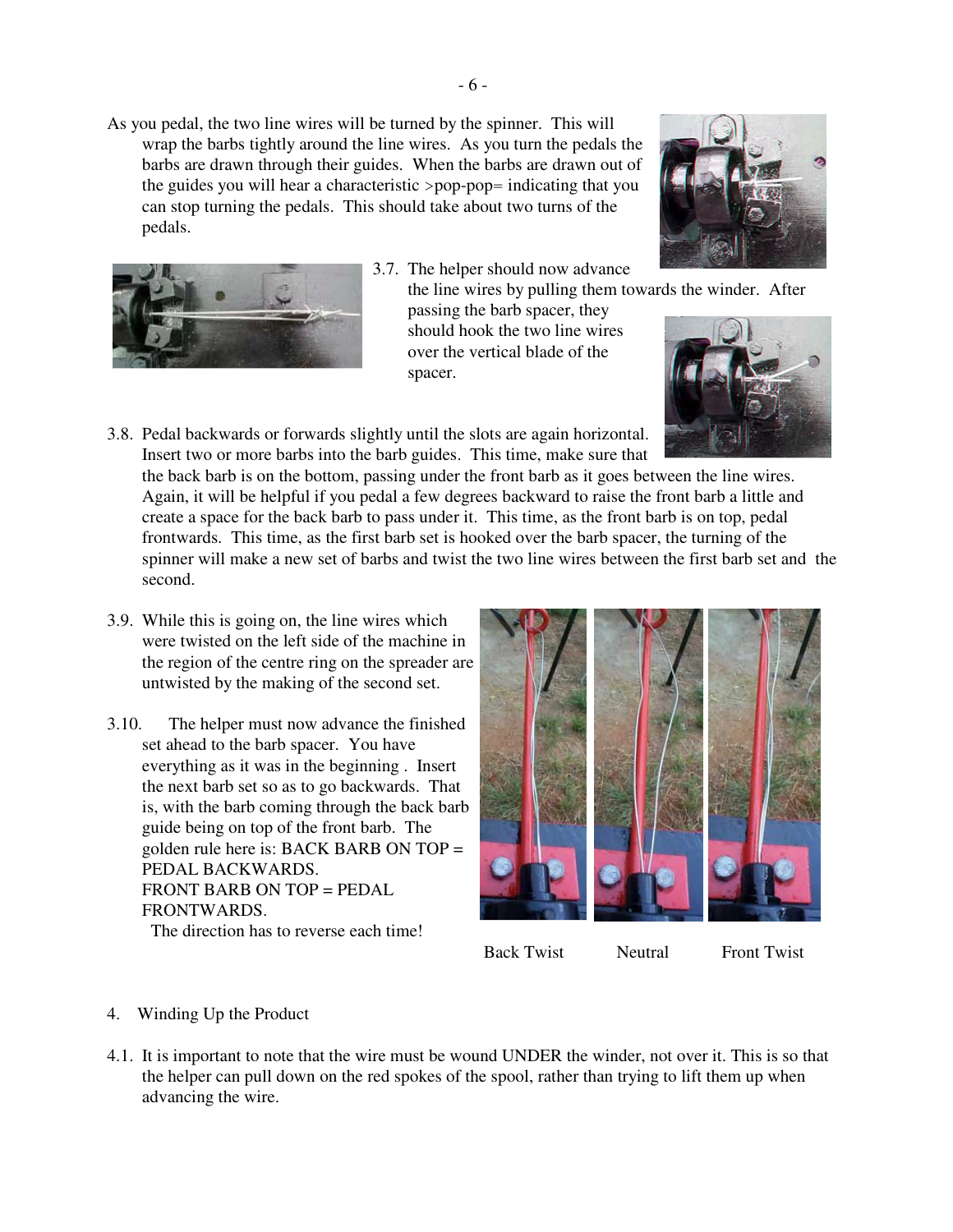- 4.2. This motion for the winding of the finished barbed wire is that the second person lifts up the wire from the barb spacer and then pulls down on the spool arm. This will draw the line wires through the top shaft and roll the finished product around the spool. Then the line wires are slipped over the barb spacer to set the distance between barb sets.
- 5. Other Advice
- 5.1. There is another important consideration about this twisting back and forth. It is more important to keep an eye of the wires entering the left side of the top shaft than it is to alternate the direction of rotation each time. If for example you were to forget to reverse the direction each time, a twist will accumulate on the left side in the spreader. Also, rotating the pedal three time instead of two will also accumulate a twist on the left



side of the machine. Ideally, halfway through the twisting process, whether backwards or forwards, the two line wires will go to >neutral= or >not twisted= before crossing over each other by about 1 turn. If you wish, you can rotate and extra turn here and there in order to maintain this condition. If you accumulate a number of twists on the left side of the machine it will not longer be possible to feed the wires into the top shaft.



- 5.2. Also, if you do not pedal in the appropriate direction as indicated by the barbs, it is not a total disaster, but you will lose two of the barb points. Try it and see. Put the back barb on top and pedal forwards. The two points inside the spinner will draw back out of the slots and you will have a barb set with two very short barbs (from inside the slots) and a regular pair from the guides. It will also take more turns of the pedal to make the barb set. This create problems on the left side as mentioned above.
- 5.3. Under no circumstances should you start pedaling in one direction and then, realising after a moment that the direction is wrong, reverse the pedals. This will make a mess of the barbs and you will end up having to dig them out with a pair of long nose pliers. It is helpful to have a pair of these pliers with you at all times as little problems can crop up which they are required to solve.
- 5.4. While it is generally true that the line wires should be larger in diameter than the barbs, it is possible to make 2.0x2.0 mm barbed wire with a little experience, and on condition that the wire is not particularly soft. Most of the wire from Zimbabwe is too soft for this. You can try it and see. To do this, there is one extra operator action required: as the pedals start to turn, the right hand